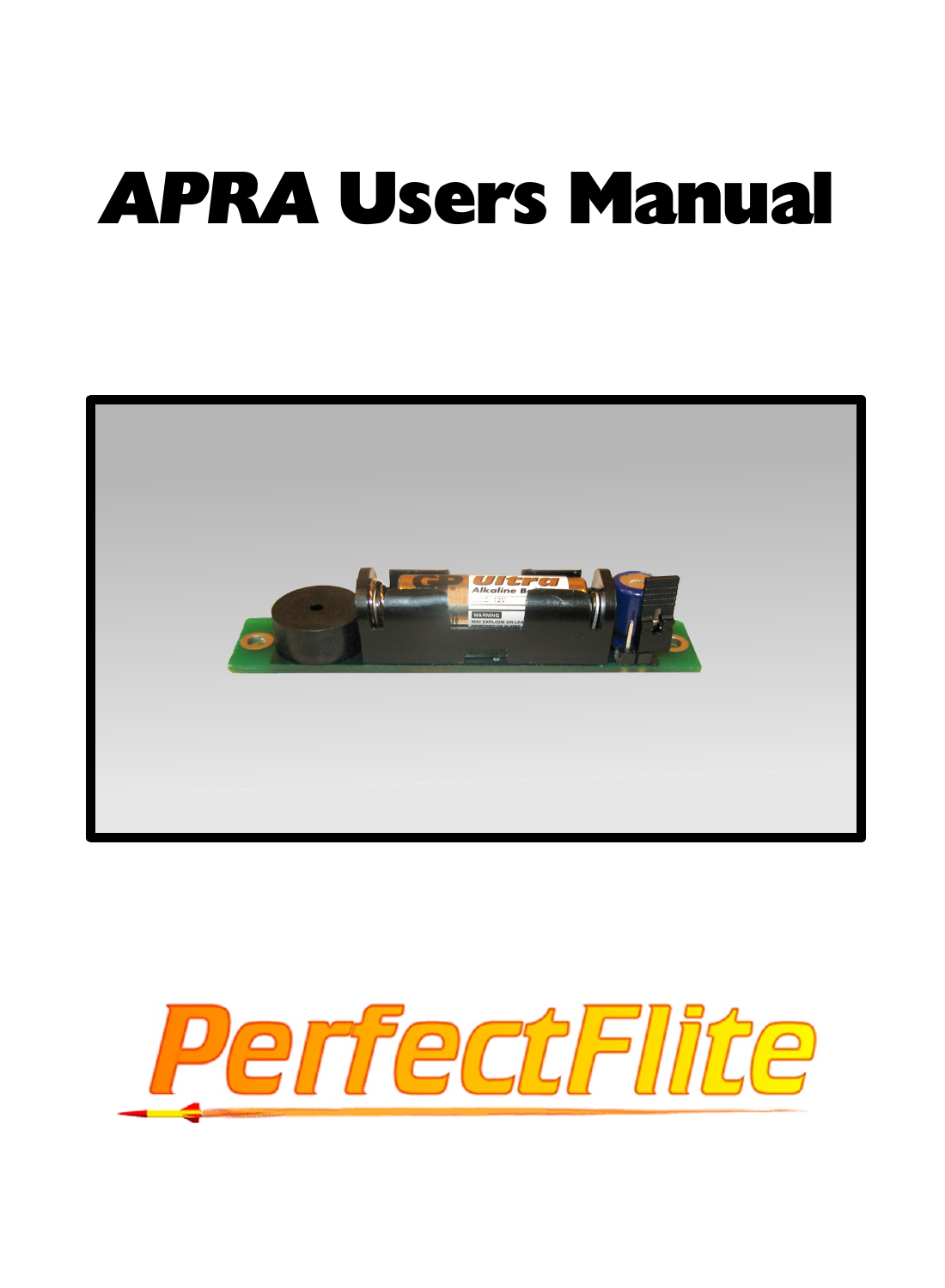# *APRA* **Users Manual**

A miniature, high accuracy altimeter for rocketry.



PO Box 29

Andover, NH 03216 URL: www.perfectflite.com Voice (603) 735-5994 Sales: sales@perfectflite.com FAX (603) 735-5221 Support: support@perfectflite.com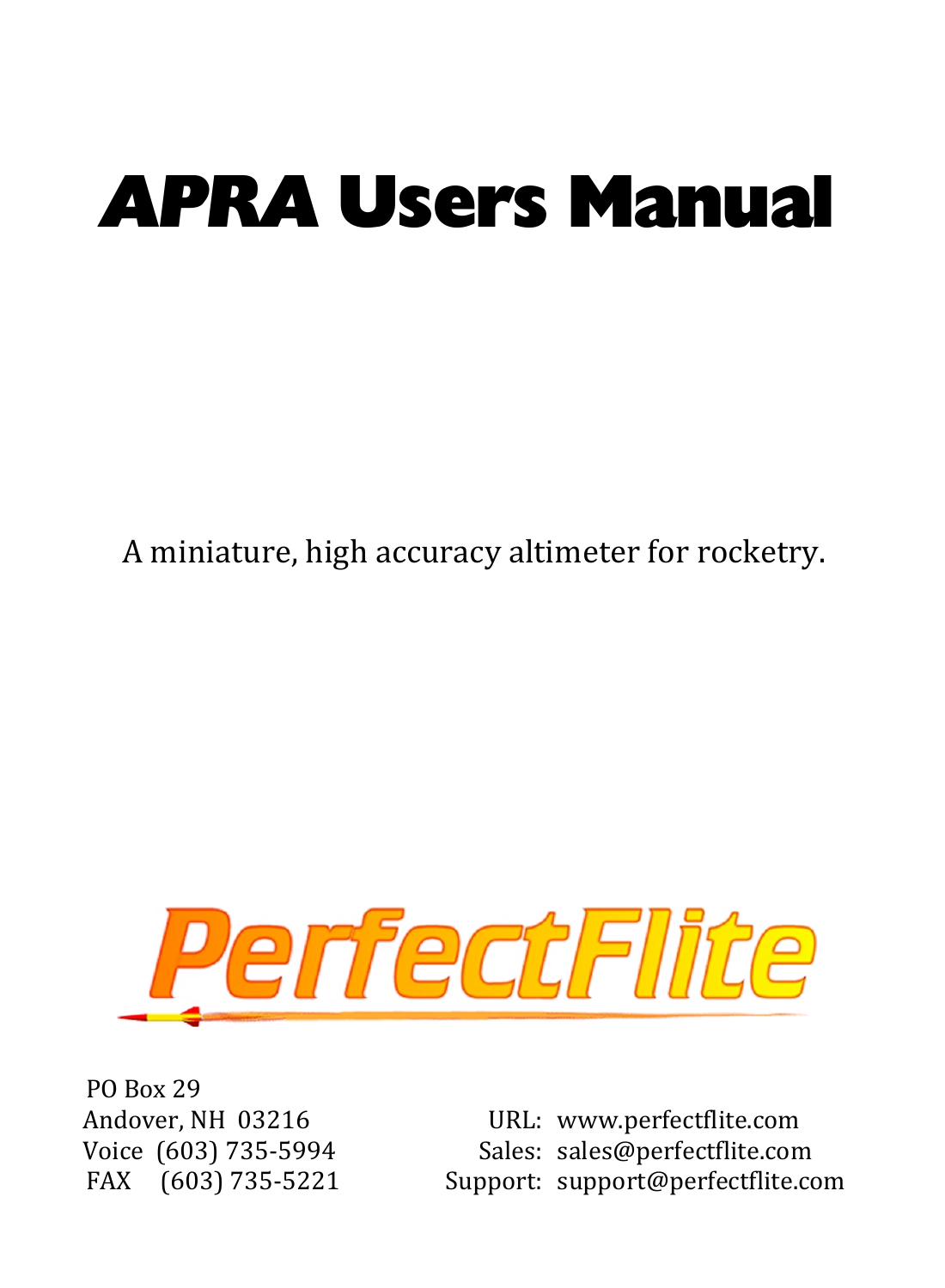# **Contents**

| <b>Installation</b> |  |
|---------------------|--|
|                     |  |
|                     |  |
| <b>Operation</b>    |  |
|                     |  |
|                     |  |
|                     |  |
|                     |  |
|                     |  |
|                     |  |
|                     |  |
|                     |  |
|                     |  |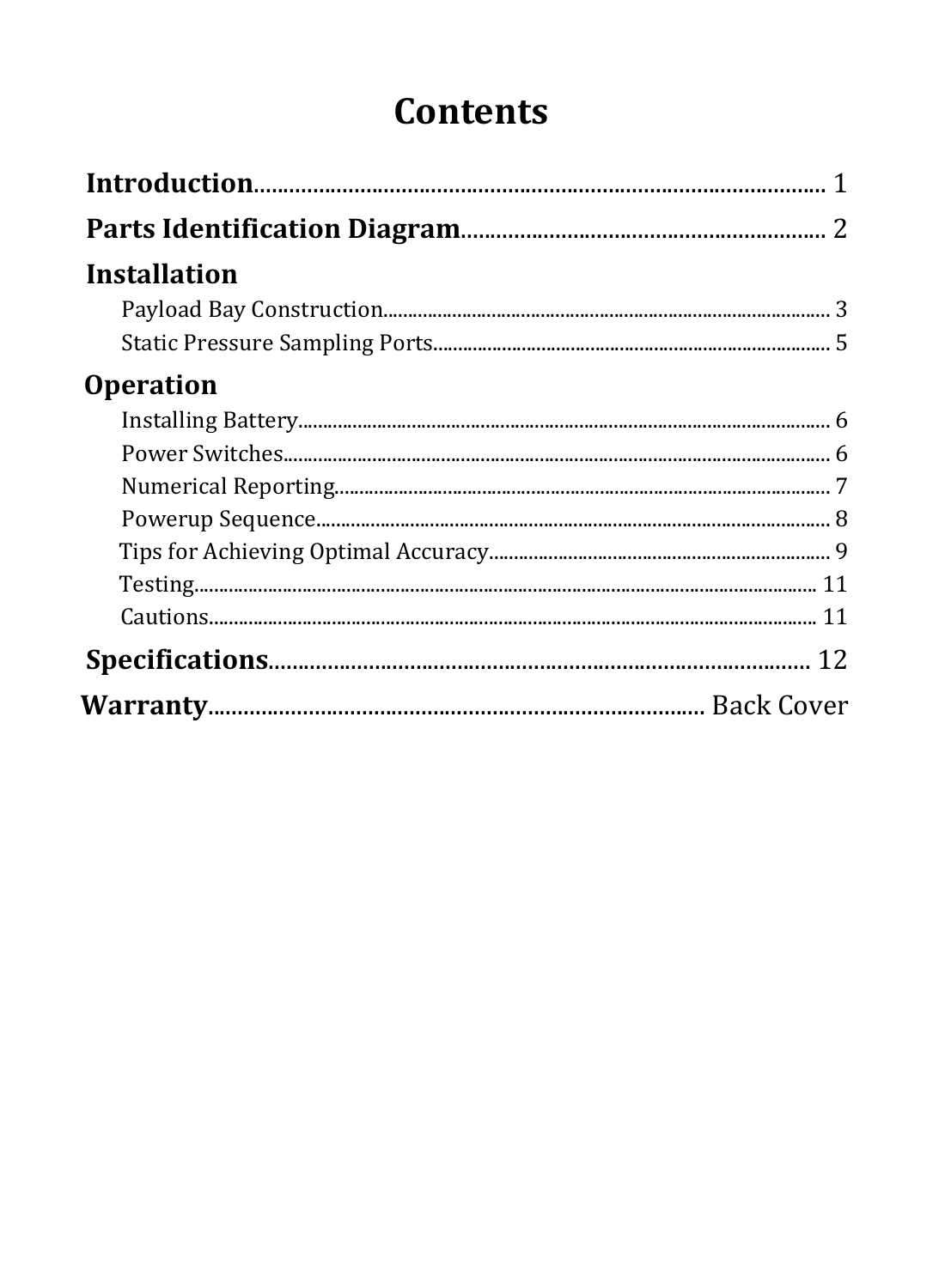## **Introduction**

The *APRA* (Affordable Precision Rocket Altimeter) is a highquality rocket altimeter that doesn't sacrifice accuracy despite its low price. It is extremely easy to use, yet provides the same phenomenal accuracy as our more expensive full featured altimeters. It is ideal for introductory rocket education, science fair data collection, and contest use.

The *APRA* is installed inside your rocket and activated prior to launch. When you retrieve your rocket, the *APRA* will report the apogee altitude (how high your rocket went, up to 100,000 feet above ground) and the maximum velocity (how fast your rocket went, in miles per hour). It uses a convenient, easy to understand audio reporting method that is audible from outside your rocket, so removal or inspection of the altimeter is not necessary. The reported altitude and velocity are alternated with a 10 second siren sound that helps to locate your rocket even if it is hidden in tall grass or a tree.

If you need additional features, you may want to consider the PerfectFlite *Pnut*, which is smaller than the *APRA*, has a built-in rechargeable battery, and stores complete flight data (altitude, temperature, and battery voltage) from your last 31 flights. The data can be downloaded to a computer for storage, graphing, and additional manipulation. Or for even more versatility, the PerfectFlite *StratoLogger* combines this flight data download feature with two event electronic parachute deployment for advanced users. Electronic deployment provides the ultimate in control over when your parachute is ejected – no more guessing about which ejection delay length to use, the altimeter will always fire precisely at apogee.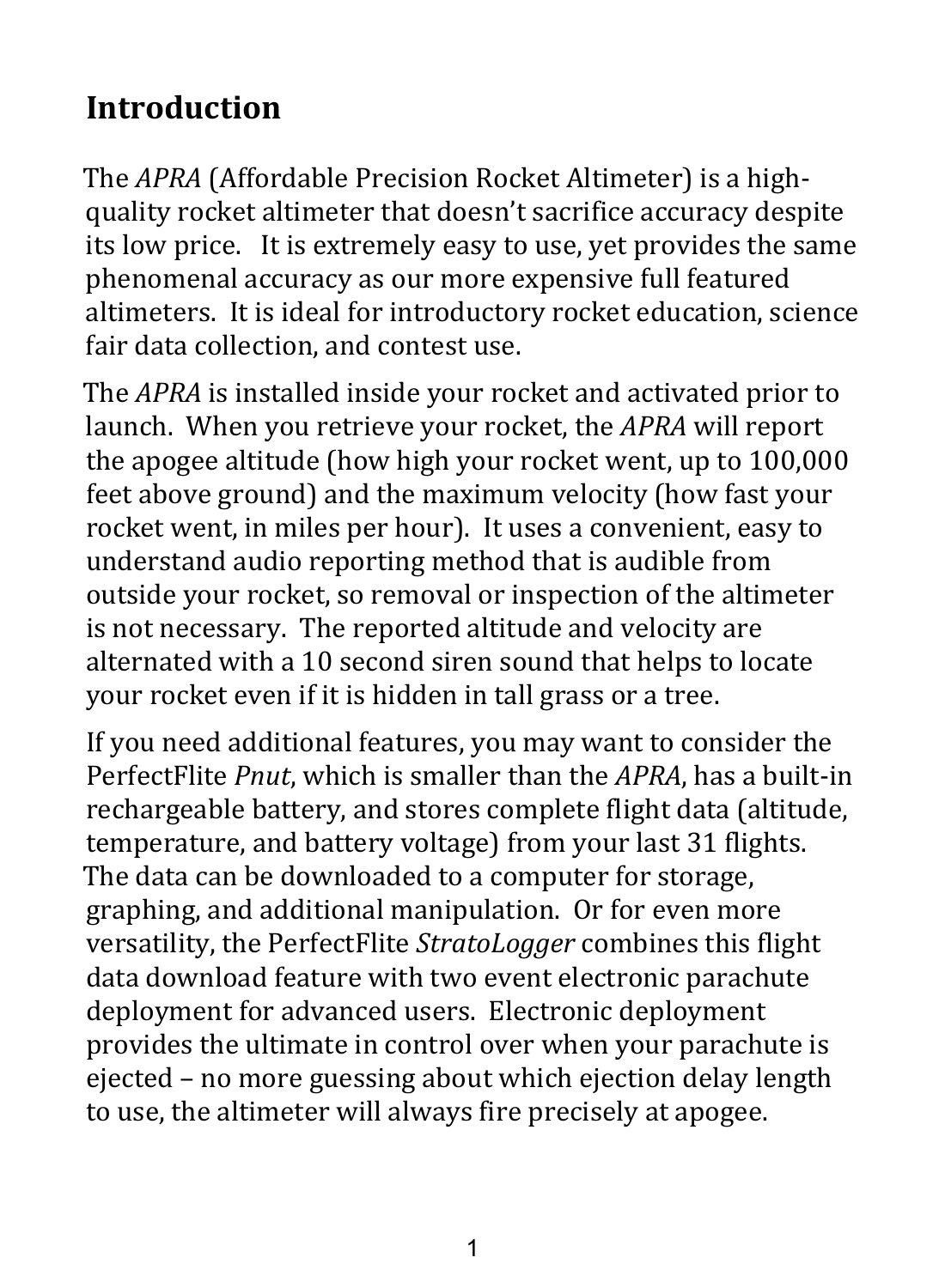The *APRA* utilizes a precision pressure sensor and 24 bit delta sigma analog to digital converter to obtain an extremely accurate measurement of the air pressure surrounding your rocket. When turned on, the altimeter "tracks" the ambient pressure surrounding your rocket to get an up-to-the-second reading of the barometric pressure at ground level. As the rocket rises, the pressure decreases, and the altimeter converts the pressure differential to a precise measurement of altitude above launch point according to the US Standard Atmosphere model. All of the calculations are done inside the altimeter, with the results reported simply as "altitude above ground level". No conversion or adjustment is necessary.

#### *Parts Identification*

Refer to the top of the altimeter to locate the following items:



- A) Beeper: Audibly reports altitude and velocity after flight.
- B) Battery Holder: Uses type A23 12 volt battery. *Polarity (+/-) must be correct or altimeter will not power up. Reverse polarity will not damage the altimeter.*
- C) Power Pins and Jumper Shunt. *Shunt shown in storage ("off") position. Place shunt across both pins to turn altimeter "on".*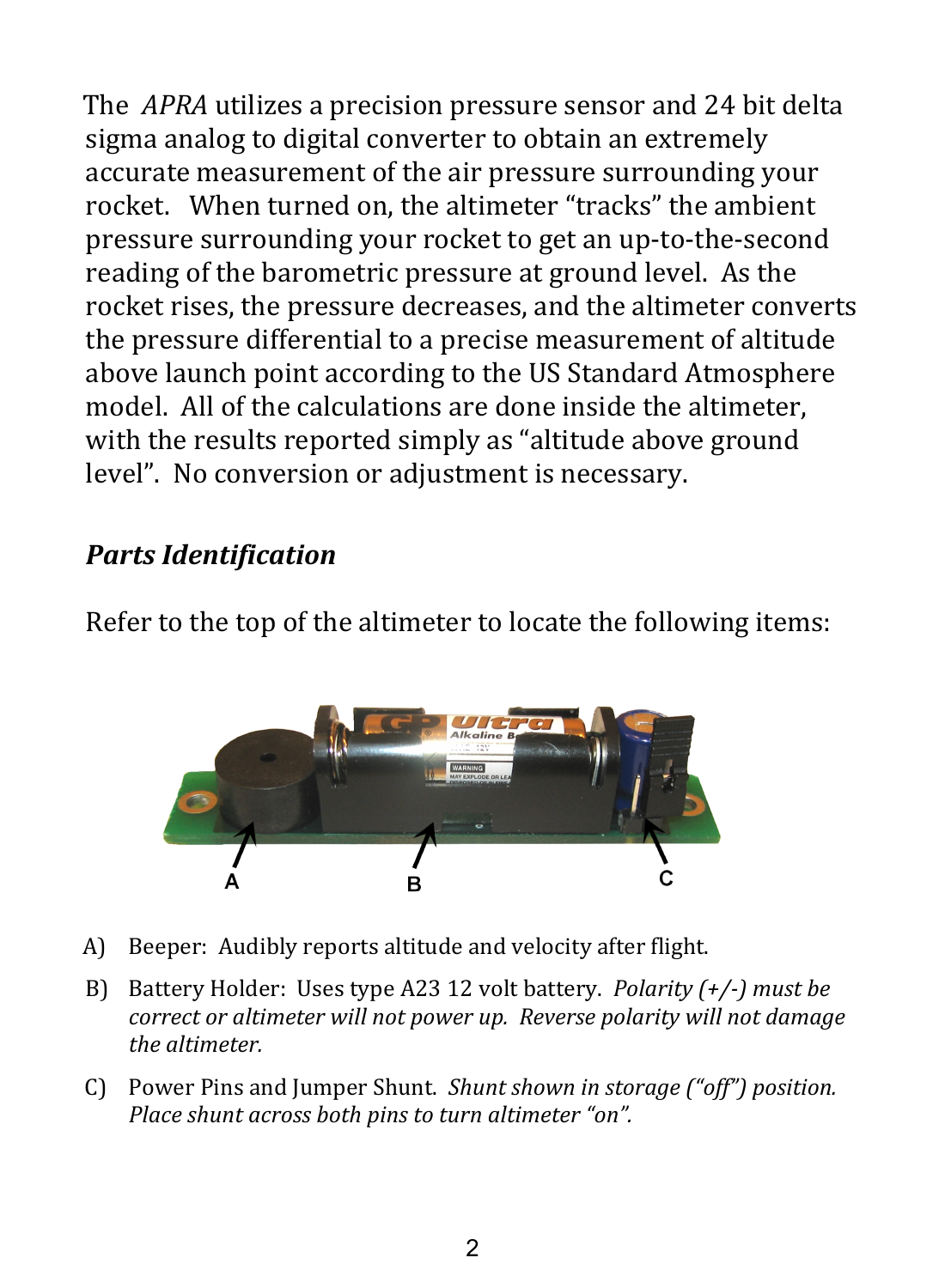# **Installation**

For best results, your altimeter should be installed in a separate payload compartment, sealed from the pressure and heat of the ejection charge gasses. While other alternatives are possible, isolating the altimeter in a protected compartment will provide the most precise readings and will keep high temperature and pressure from affecting the long-term accuracy of the instrument.

A typical payload compartment consists of a section of body tube behind the nosecone with a sealed tube coupler connecting it to the main body tube (see illustration below). Some rockets (e.g. Estes "Nova Payloader", Quest "Zenith II") already have such a payload section, and one can be added easily if yours does not. Use pieces of foam rubber in front of and behind the altimeter to prevent it from shifting under acceleration and deceleration and to protect it in the event of a crash. The altimeter will slide into 18mm/BT20 size body tubes, and a "sleeve" made out of standard foam pipe insulation can be used for larger size tubes. Your payload section should close securely so that the altimeter is not "ejected" upon motor burnout deceleration or chute deployment shock.



Perform initial testing of your rocket without the altimeter installed. Make sure that the parachute is ejected and opens properly so that you have a slow and safe landing. If you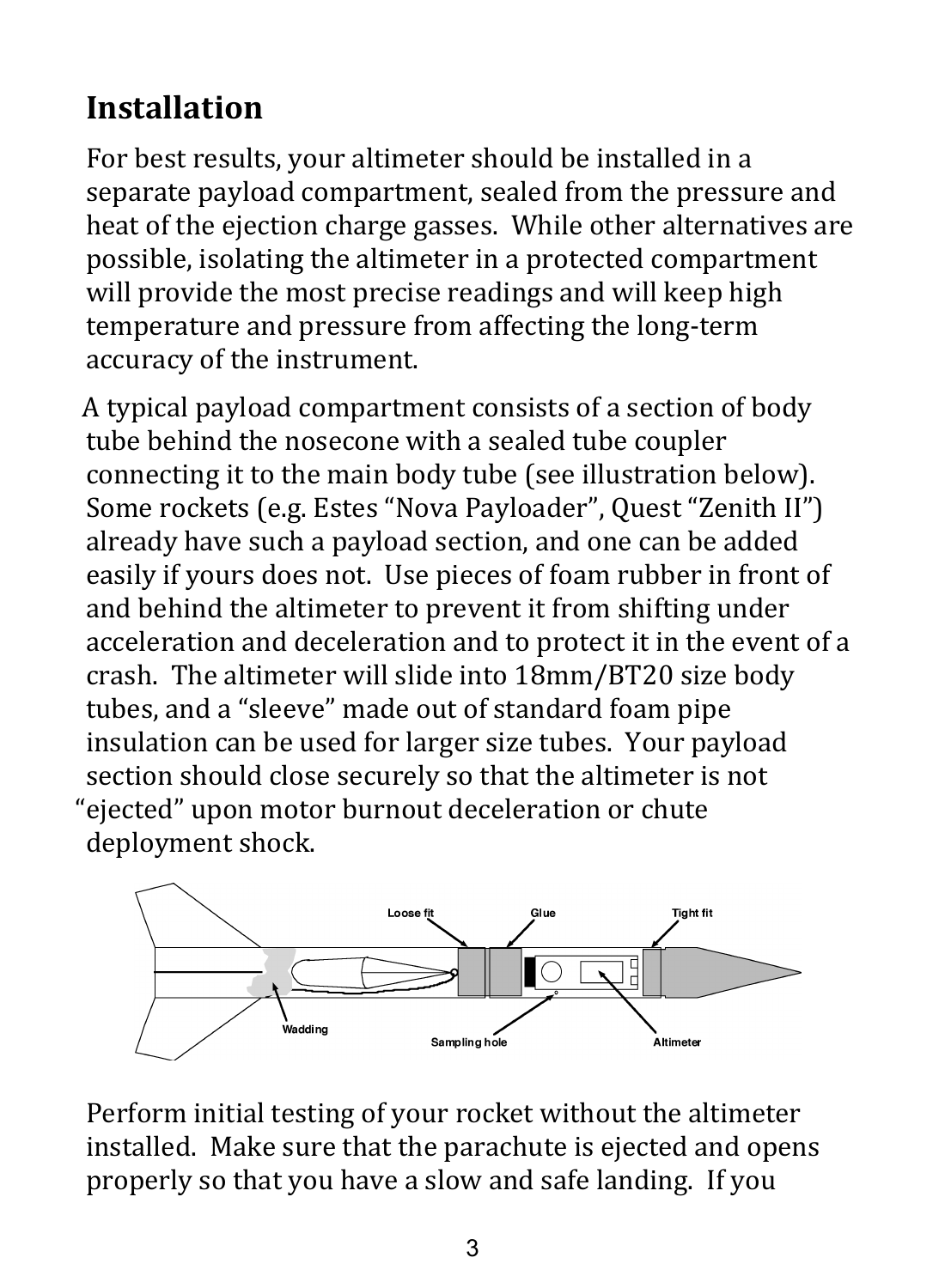conduct your preliminary tests with the altimeter installed and the chute doesn't eject, the resulting high speed ballistic descent will likely damage the altimeter (and your rocket!).

*Note: If you have any doubt about the possibility of this happening, protect the altimeter by wrapping a couple of wraps of electrical tape end to end around the battery holder. This will provide some protection to the battery holder from the relatively heavy battery in the event of an abrupt landing.*

When installing the *APRA* in larger rockets it may be easier to add a short  $\left(\sim 3'' \text{ long}\right)$  section of BT20 tube with padded end plugs for the altimeter to ride in. The short BT20 tube could be glued to the inside of the larger airframe or to a plywood mounting plate. A static pressure sampling hole can be drilled through the main airframe and into the inner tube to allow external air pressure to get to the altimeter.

As a last resort, if accuracy isn't of paramount importance, you can simply tie the altimeter to the rocket's shock cord and pack it in along with the chute. If you must do this, observe the following precautions:

- 1. Use plenty of wadding between the ejection charge and the parachute.
- 2. Position the parachute between the wadding and the altimeter to provide additional protection from the hot ejection charge gasses.
- 3. Make sure the altimeter is securely tied to the shock cord so that it doesn't separate and free-fall.
- 4. Add a wrap of tape around the battery and jumper shunt so they don't get dislodged at ejection. *Note: Make sure the tape doesn't cover the pressure sensor (small white rectangle marked "U3") on the bottom of the altimeter.*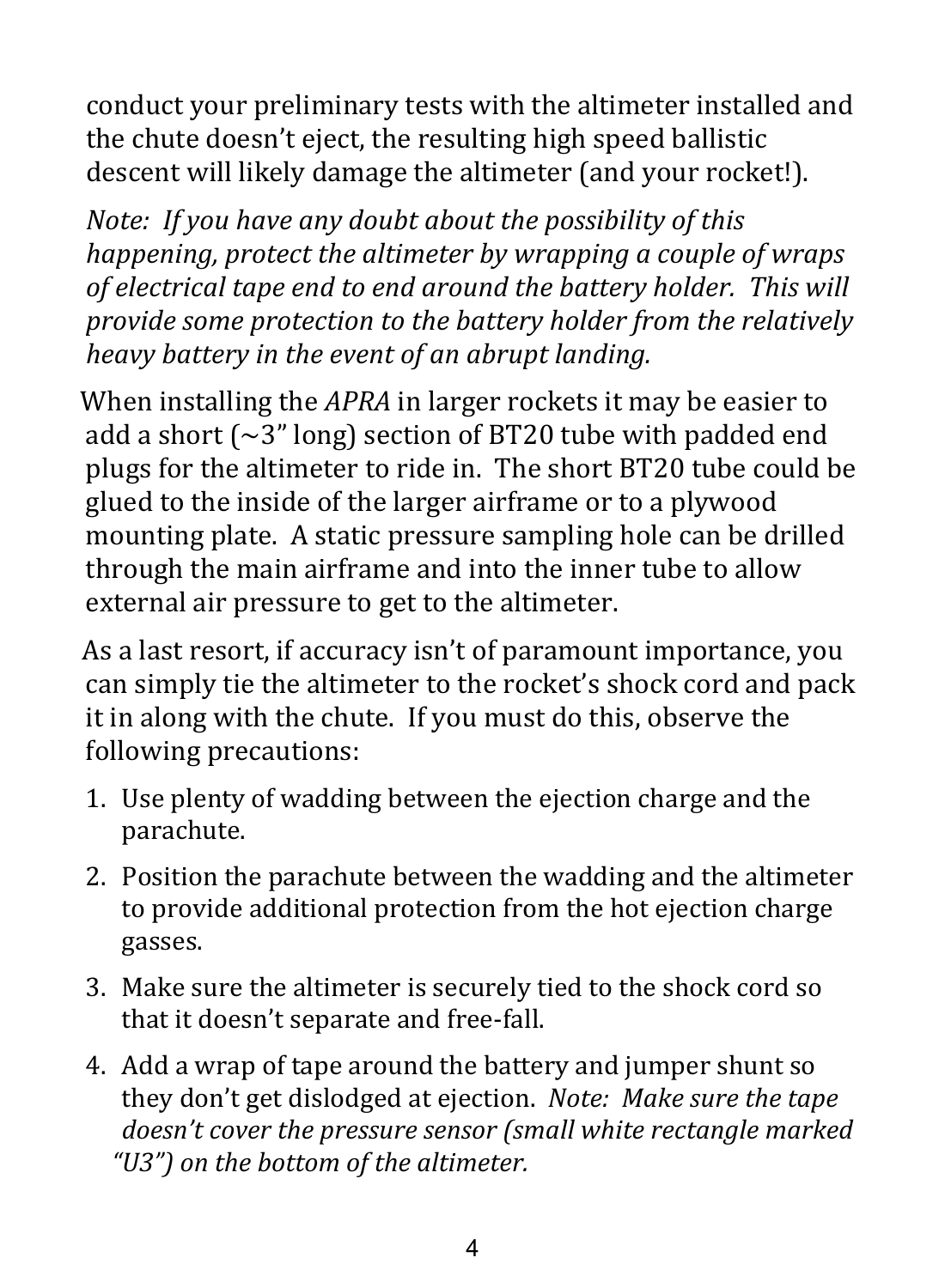#### *Static Pressure Sampling Holes*

You must drill one or more clean-edged holes in the payload compartment to allow outside air pressure to be sampled by the altimeter (see table below for recommended sizes). These holes should be as far away from the nosecone shoulder and other body tube irregularities as possible (at least 3 times the body tube diameter or more) to minimize pressure disturbances being created by turbulent airflow over the body tube. Sand the area around the hole as necessary to eliminate flashing or raised edges.

Best performance and greatest accuracy will be achieved by using four smaller holes distributed at 90 degree intervals around the body tube's circumference instead of a single larger hole. When using four holes, each hole should be ½ the size of a single hole as noted in the table. This will minimize the pressure variations due to wind currents perpendicular to the rocket's direction of travel.

| Payload<br>Diameter | Payload<br>Length | Single<br>Hole Size | Four<br>Hole Size      |
|---------------------|-------------------|---------------------|------------------------|
| <1.5"               | 6"                | .024''              | .012" (small pinholes) |
| 1.6"                | 6"                | .024"               | .012" (small pinholes) |
| 2.1"                | 6"                | .042"               | .021''                 |
| 3.0"                | 8"                | .113''              | .057"                  |
| 3.0"                | 12"               | .170''              | .085''                 |
| 3.9''               | 8"                | .202"               | .101"                  |
| 3.9''               | 12"               | .302"               | .151''                 |

#### *Other sizes:*

Single hole size = Diameter \* Diameter \* Length \* 0.0016 Four holes, each hole = Diameter \* Diameter \* Length \* 0.0008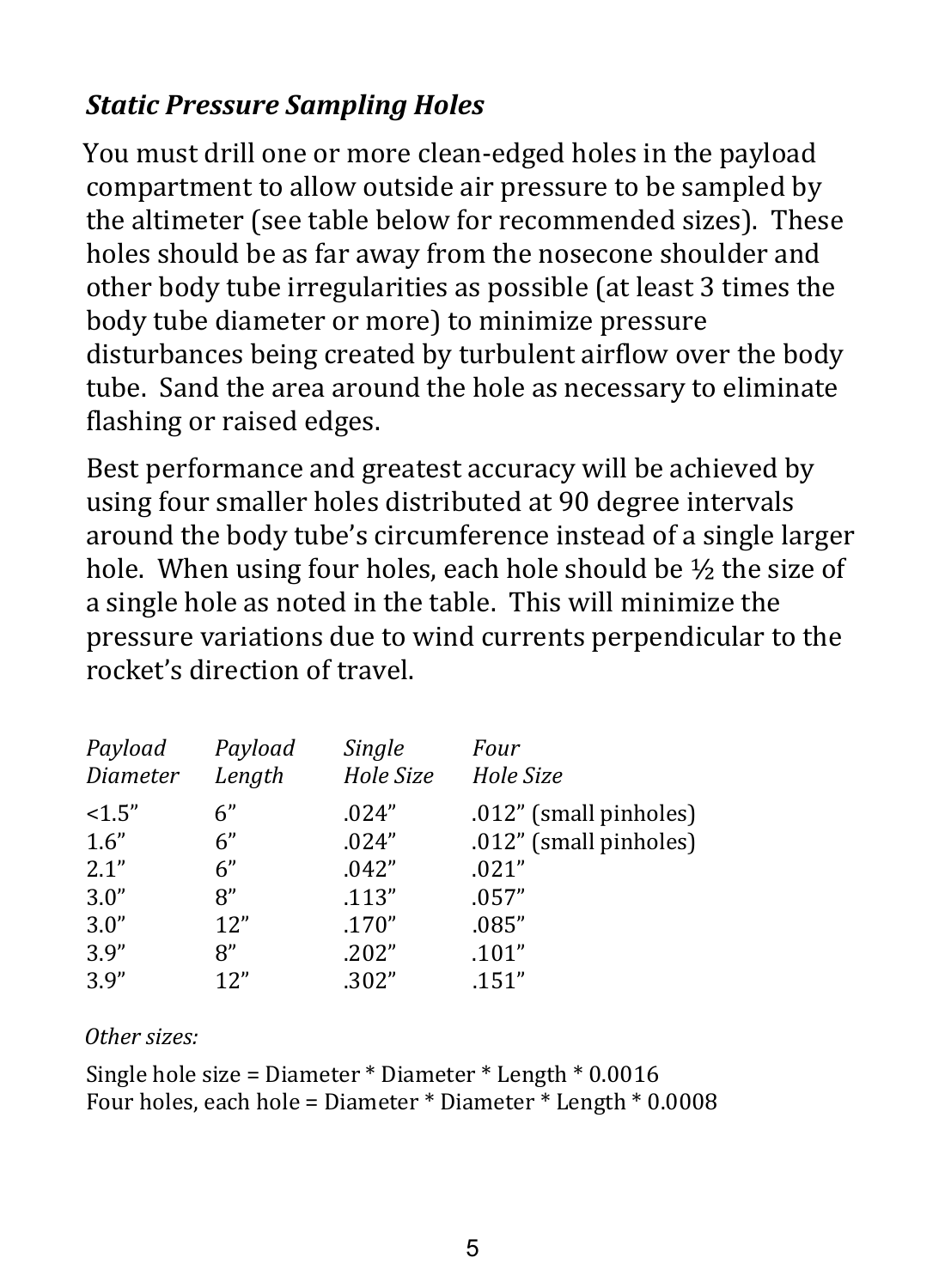# **Operation**

#### *Battery*

The altimeter is powered by a standard 12 volt "A23" size remote battery. Appropriate part numbers are Duracell MN21/23, GP A23, Energizer A23, and Radio Shack 23-144. Do not use a 1.5 volt "N" cell, it won't work. Observe polarity when installing the battery – a backwards battery will not damage the altimeter, but the altimeter won't turn on.

Exercise care when installing and removing the battery to prolong the life of the battery holder: To install the battery, hold the altimeter in one hand and the battery in the other hand. Press the "-" end of the battery against the battery holder's spring, and swing the battery down into place. To remove the battery, use a fingernail or small screwdriver and press on the "+" end of the battery to slightly depress the spring. Raise the "+" end of the battery up and out of the holder and the battery will pop out.

#### *Power Switch*

The jumper shunt shown in the picture on page 2 is used to turn the altimeter on and off. Install the jumper shunt across the two pins on the altimeter's circuit board to turn the altimeter on, and remove the shunt to turn it off. When the altimeter is not in use, you can place the jumper shunt on just one of the pins for storage. Make sure you use the shunt to turn the altimeter on and off – do not remove and insert the battery to provide the on/off function. Using the shunt instead will reduce wear and tear on the battery holder.

For added convenience, you can use the optional power switch cable to connect an externally-accessible on/off switch to the altimeter. The cable plugs onto the two pins on the circuit board in place of the jumper shunt, and your switch is connected to the loose ends of the cable.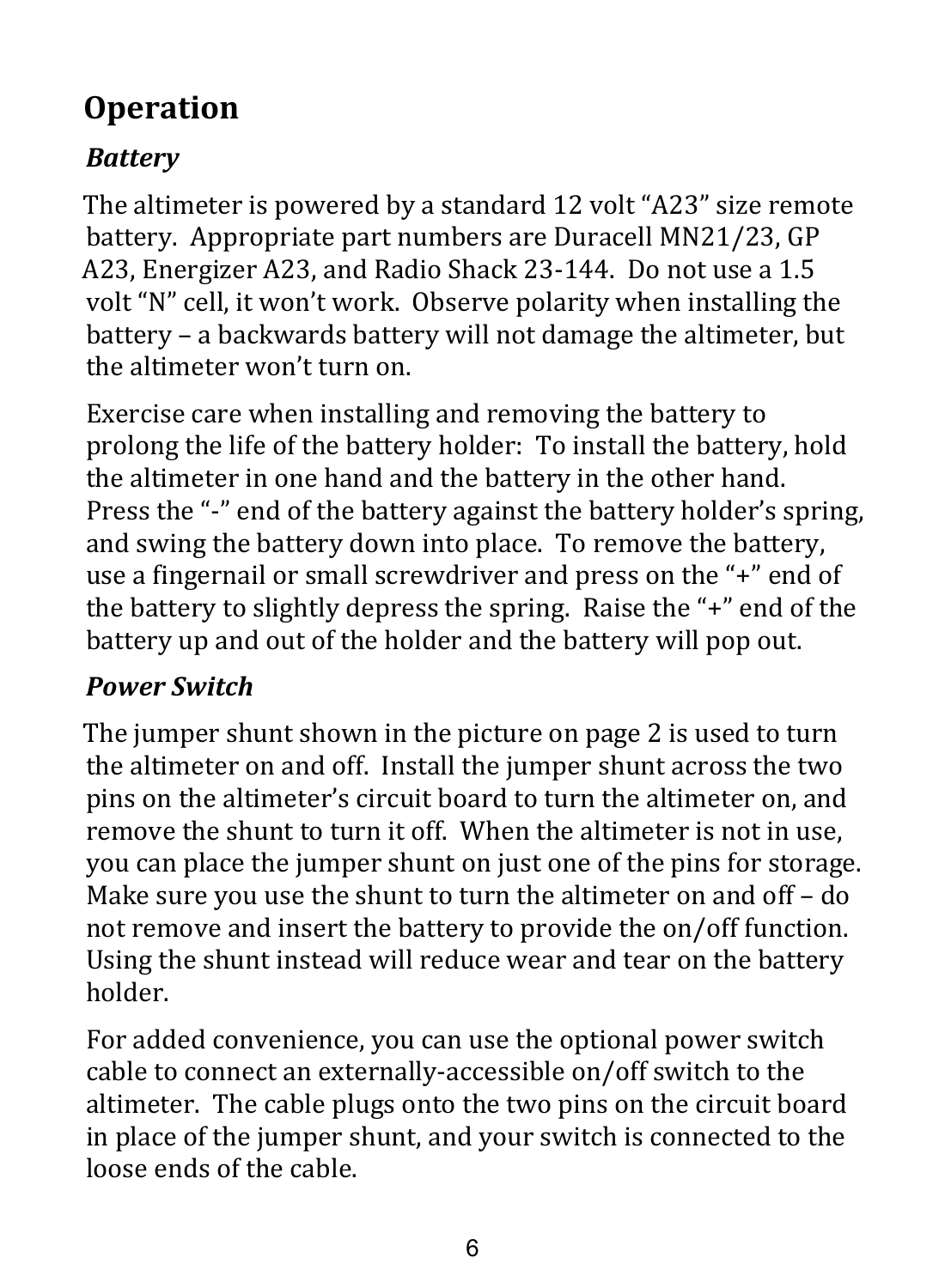#### *Numerical Reporting*

Numbers are reported as a long beep (separator), followed by a pattern of shorter beeps for the individual digits, with a pause before the next digit. You simply count the number of short beeps for each digit place and assemble them together to form a number. You will hear a series of beeps for the first digit (tens of thousands of feet), a short pause, another series of beeps for the next digit (thousands of feet), etc.

Leading zeroes are suppressed: 1,582 feet would be represented with four digits as in 1582, not five digits as in 01582.

Ten beeps are used to indicate the number zero (if zero beeps were used, you would not be able to differentiate between 2200 feet and 22 feet!).

As an example, 12,560' would be reported as:

#### *long beep-pause-beep-pause-beep-beep-pause-beep-beep-beepbeep-beep-pause- beep-beep-beep-beep-beep-beep-pause-beepbeep-beep-beep-beep-beep- beep-beep-beep-beep-long pause*

#### *Digit Reported as:*

- 0 beep-beep-beep-beep-beep-beep-beep-beep-beep-beep
- 1 beep
- 2 beep-beep
- 3 beep-beep-beep
- 4 beep-beep-beep-beep
- 5 beep-beep-beep-beep-beep
- 6 beep-beep-beep-beep-beep-beep
- 7 beep-beep-beep-beep-beep-beep-beep
- 8 beep-beep-beep-beep-beep-beep-beep-beep
- 9 beep-beep-beep-beep-beep-beep-beep-beep-beep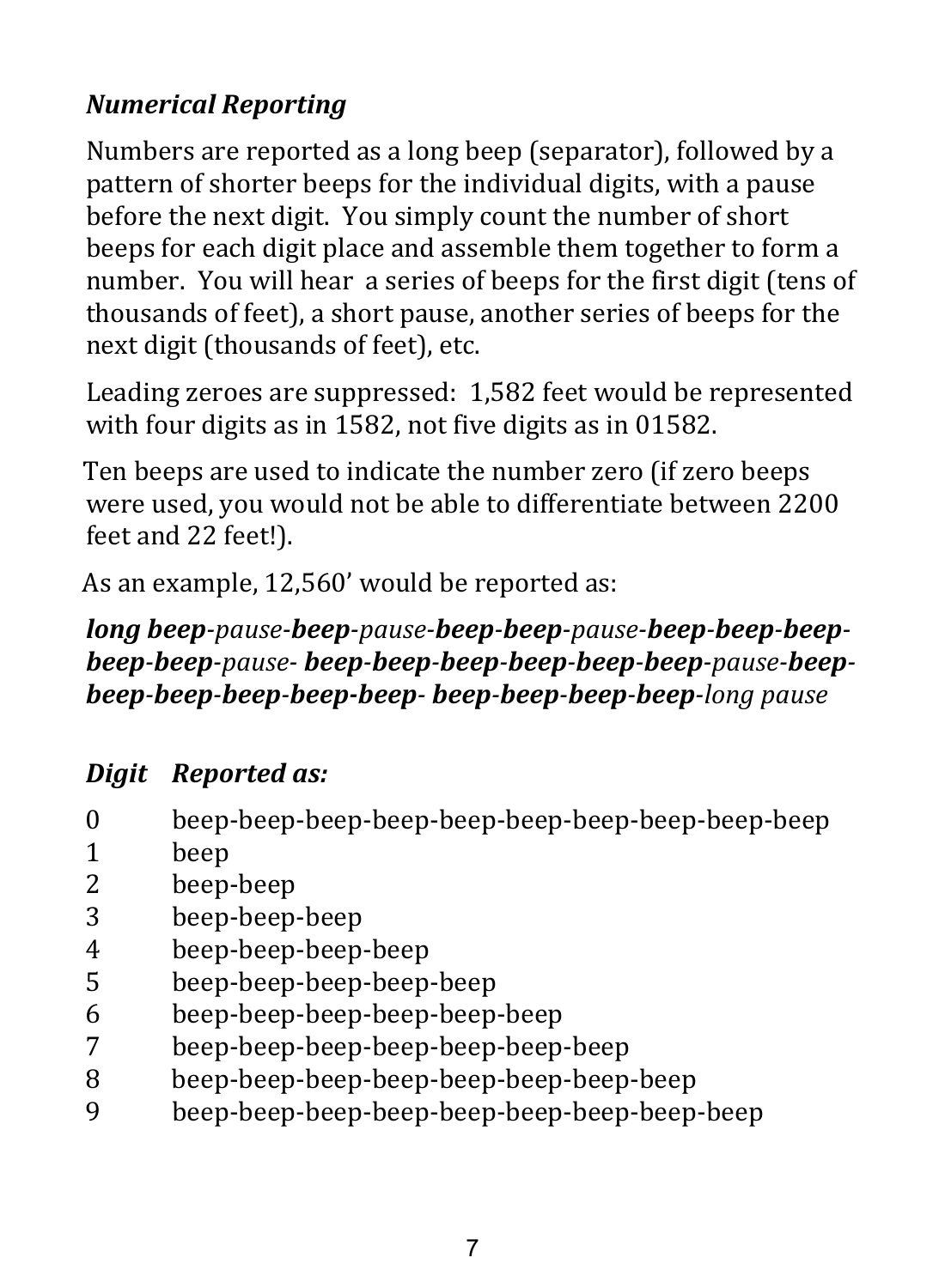#### *Powerup*

When the altimeter is turned on, it will report the peak altitude from the last flight and the current battery voltage before readying itself for flight. This is what you will hear:

- A three to six digit number (range of 160 feet to 103,500 feet) representing the apogee altitude of the last flight. *Note: A warbling siren tone will sound instead of the last flight altitude if power was lost during the last flight. This error will clear after the next good flight.*
- A two second pause, and then a two or three digit number representing the battery voltage in tenths of a volt (e.g. 12.2 volts would report as 122).
- A thirty second pause (giving you time to close up the rocket after turning the altimeter on), and then a periodic "chirp" approximately once per second when the altimeter is ready to launch.

While sounding the launch ready "chirp", the altimeter will begin tracking ground level pressure, and will continuously update its internal ground reading to follow fluctuations in ground level pressure until time of launch.

### **The altimeter is ready to launch at this point.**

*Do not launch before the periodic "chirp" is heard or the altimeter will not function properly!*

After flight the altimeter will report in this sequence:

• An extra-long tone to indicate the start of the reporting sequence.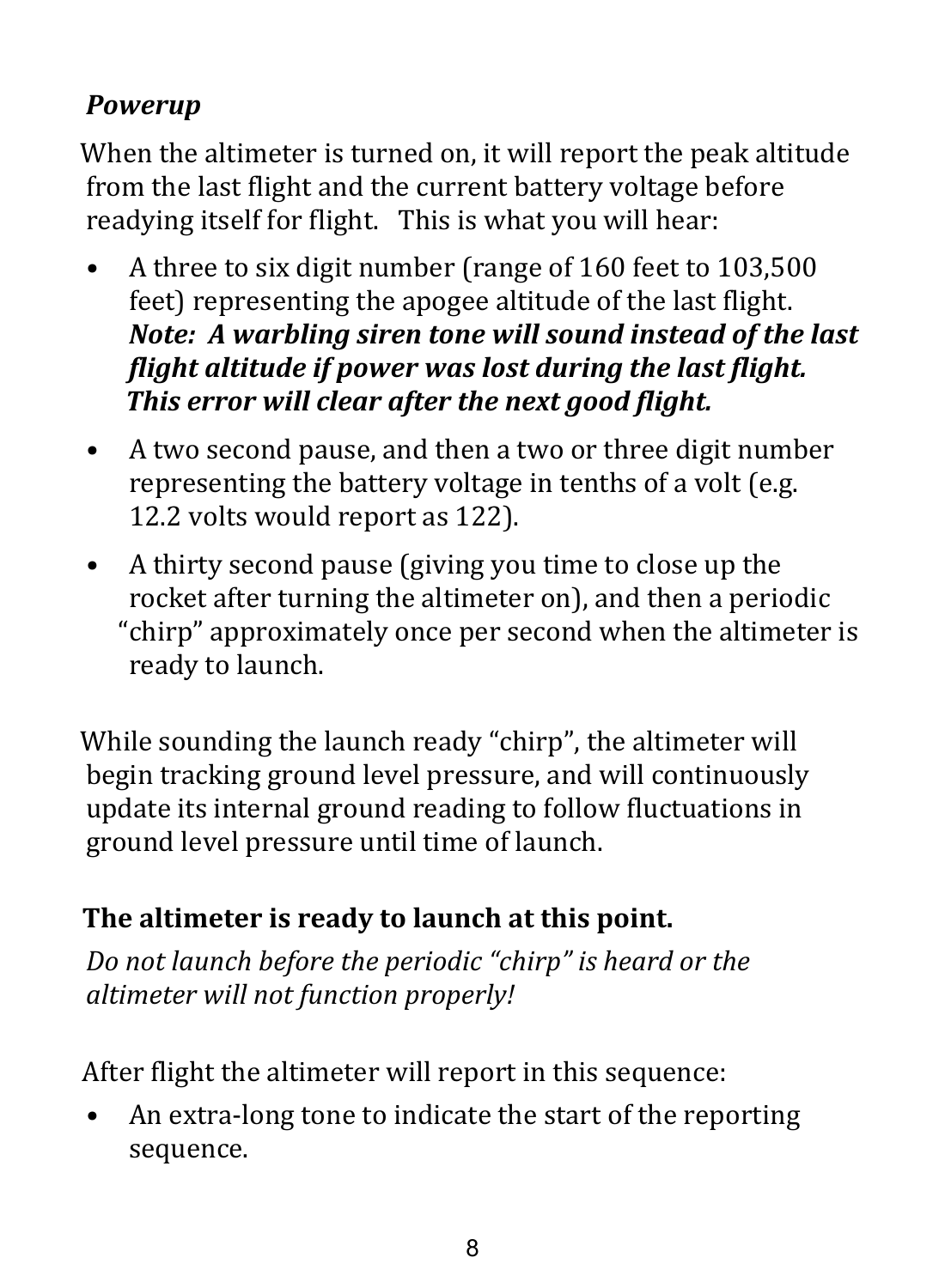- A three to six digit number representing the peak altitude in feet.
- A long separator tone followed by a two to five digit number representing the maximum velocity during the flight in miles per hour. This number, and its preceding separator, are reported in a higher pitch to differentiate it from the peak altitude number.
- A pause of 5 seconds, and then a 10 second warbling siren tone to aid in locating the rocket if it is hidden from sight in a tree, tall grass, etc.
- After a 10 second period of silence, the sequence repeats until power is disconnected. The flight's peak altitude is preserved when power is turned off, and will be reported every time power is turned on until a new flight is made.

#### *Tips for Achieving Best Accuracy*

- Use four static sampling ports instead of just one. Make sure they are sized and positioned according to the instructions in the previous section. All barometric altimeters base their altitude measurements on the air pressure surrounding the rocket, so getting a clean, turbulence-free sample is essential. A single hole, especially if it is over-sized, will introduce pressure fluctuations whenever the rocket deviates from its normal trajectory. Four evenly-spaced holes will minimize this effect.
- With a properly designed rocket and motor combination. the parachute should eject at apogee (peak altitude), when the rocket is nearly stationary. This will guarantee a minimum of turbulent airflow around the rocket, and hence the cleanest, most accurate data. If you eject your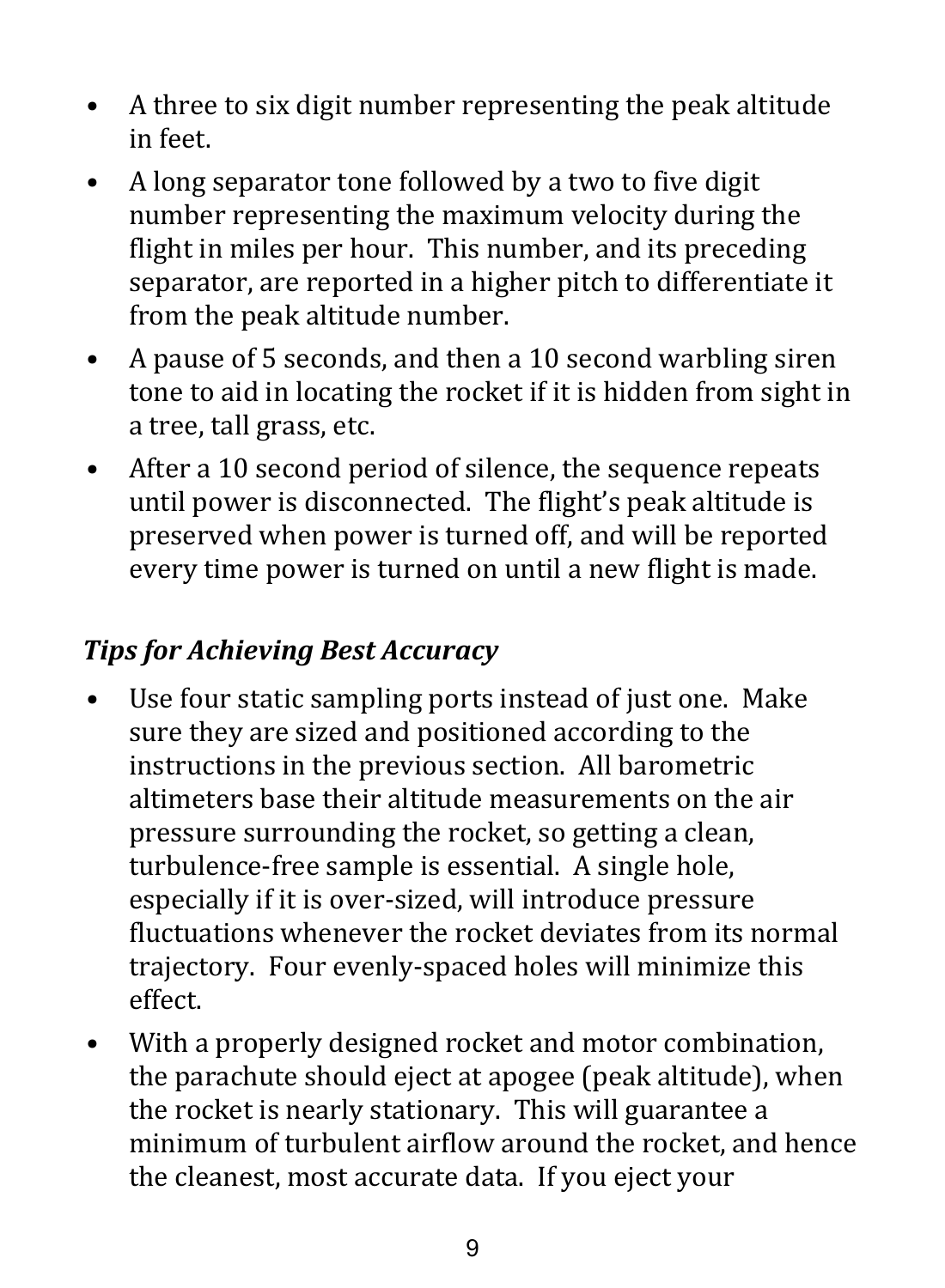parachute substantially before apogee, the rocket will still be traveling at a high rate of speed, which will degrade the accuracy of any possible measurements due to the massive fluctuations in pressure. In addition, deploying the chute while the rocket is traveling at high speed can potentially damage your rocket due to a zippered body tube, stripped chute, or broken shock cord.

 Ejecting at apogee is best, slightly after apogee is OK, but never before apogee if you can avoid it. Ejecting before apogee will always guarantee a loss in potential altitude. It will also introduce significant degradation in altitude repeatability since the final altitude will then be determined by the (in)consistency of the motor's ejection delay.

• Use a *long* shock cord. This will allow the ejected payload section and nose cone to slow gradually rather then being jerked to a stop when the cord comes to full extension. Again, minimizing abrupt changes in the rocket's trajectory will result in the smoothest, most accurate data.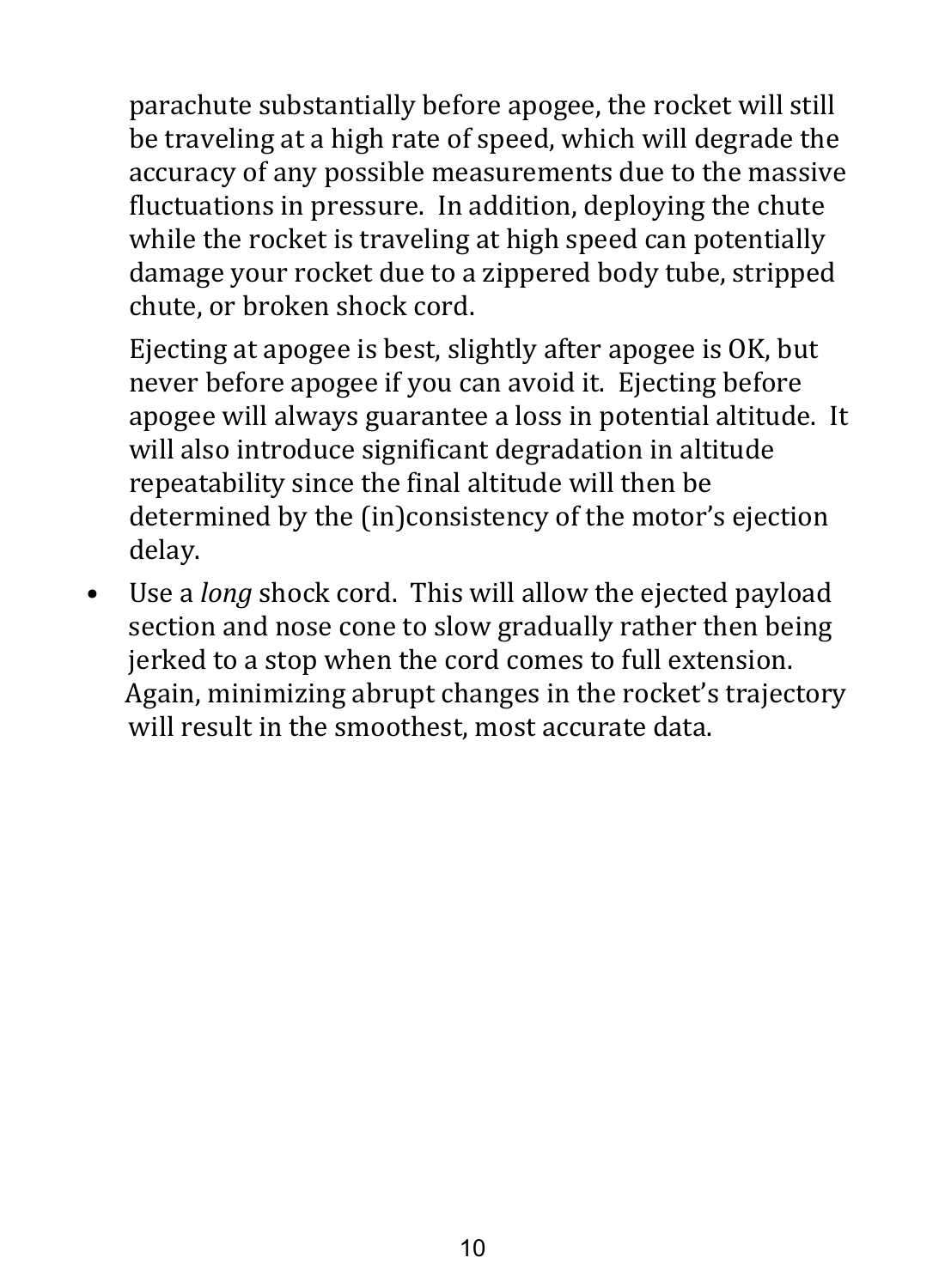### *Testing*

A simple apparatus for testing the altimeter can be made with a small jar and a length of plastic hose. Drill a hole in the center of the jar's lid and insert one end of the plastic hose. Glue hose in place to achieve a tight seal (hot melt glue works well).

Turn on the altimeter and place it in the jar. Tighten the lid and wait until you can hear the periodic beep from the altimeter indicating launch readiness. Suck on the free end of the plastic hose to create a vacuum within the jar. The altimeter will sense this as a launch condition and the beeping will stop. When you stop sucking on the hose, the altimeter will sense apogee as the pressure stabilizes. Open the hose and allow air to bleed back into the jar and the altimeter will sense descent. The altimeter will then beep out the "altitude" that your vacuum was able to create within the jar.

#### *Cautions*

- Do not touch circuit board traces or components or allow metallic objects to touch them when the altimeter is powered on. This could cause damage to your altimeter.
- Provide adequate padding fore and aft of the altimeter for protection in the event of a crash or excessively hard landing.
- Do not allow the altimeter to get wet. Only operate the altimeter within the environmental limits listed in the specifications section.
- Do not rupture pressure sensor diaphragm with excessive pressure or sharp object.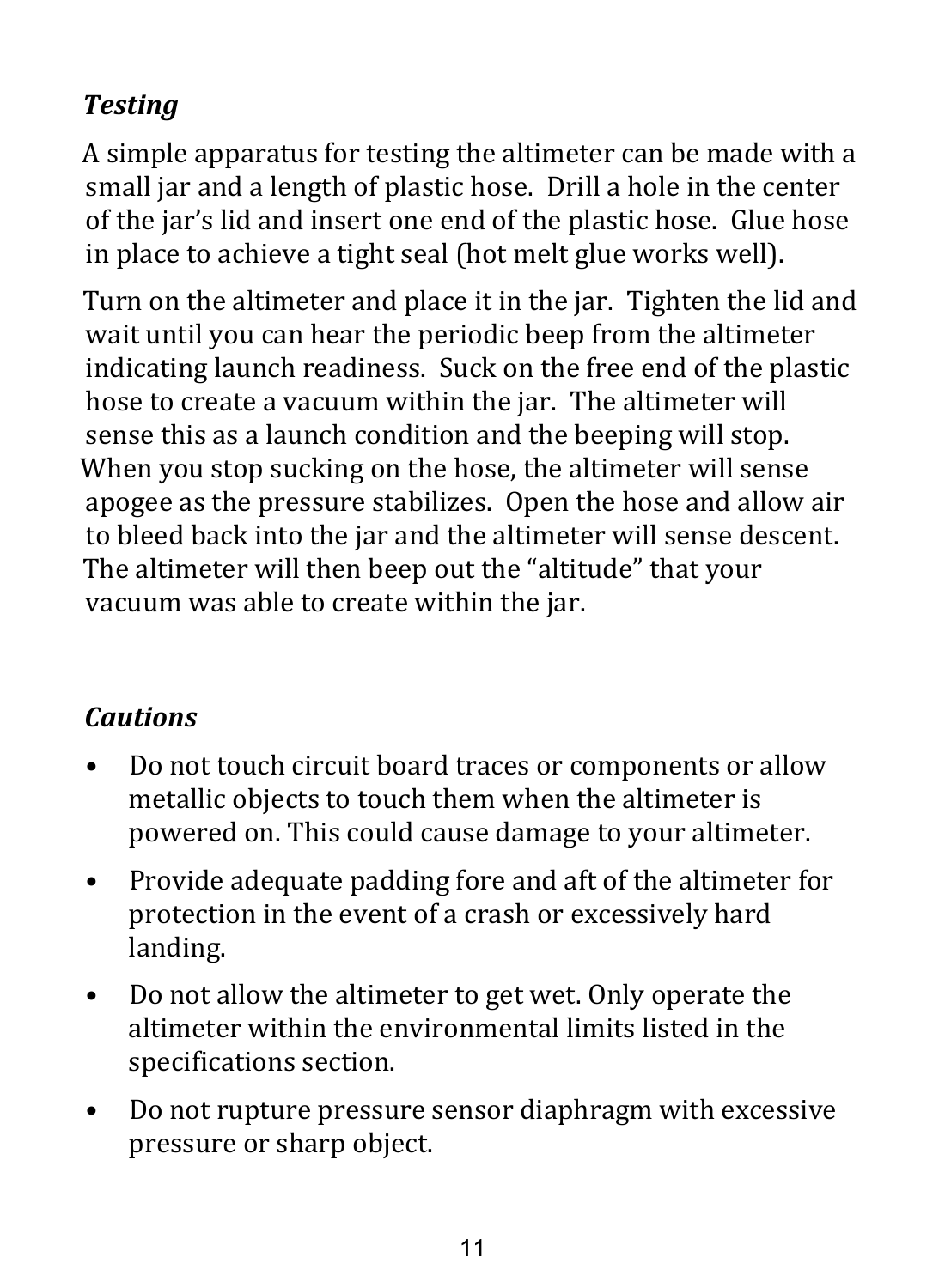# **Specifications:**

| Power: 4V - 16V, nominal 12V A23 battery |
|------------------------------------------|
| $1.5 \text{ ma}$                         |
| 30 hours                                 |
| 100' AGL                                 |
| 100,000' MSL                             |
| $1'$ up to $38,000'$ MSL                 |
| < 2' to 52,000'MSL                       |
| < 5' to 72,000'MSL                       |
| 24 bit Delta Sigma                       |
| $+/- 0.05\%$ typical                     |
| $+$ /- (0.1% reading + 1 foot) typical   |
| 20 samples per second                    |
| $-40C$ to $+85C$ ( $-40F$ to $+185F$ )   |
| $2.75"$ L x 0.55"W x 0.62"H              |
| 0.56 oz. with battery                    |
|                                          |